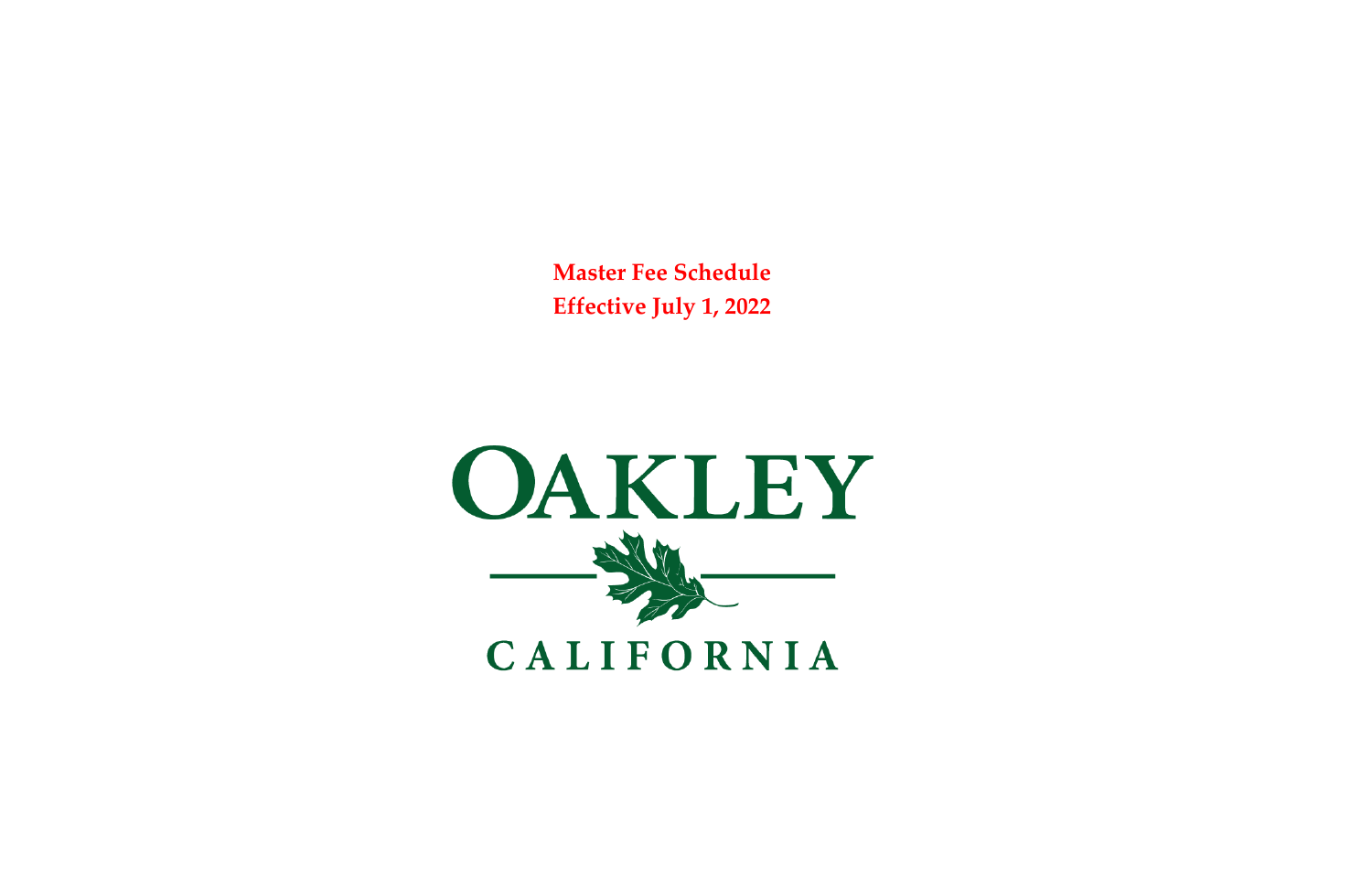| <b>FIXED FEE</b>        | <b>TIME &amp; MATERIAL DEPOSIT</b> | <b>ADDITIONAL FEE OR DEPOSIT COMMENT</b>                                                 |
|-------------------------|------------------------------------|------------------------------------------------------------------------------------------|
| \$15.00                 |                                    |                                                                                          |
| \$35.00                 |                                    |                                                                                          |
| page\$.25 thereafter    |                                    |                                                                                          |
| page\$.50 thereafter    |                                    |                                                                                          |
| page\$.75 thereafter    |                                    |                                                                                          |
|                         |                                    | $Cost + 10\%$                                                                            |
| $$25/\$35$              |                                    | \$25 for 1st, \$35 for Subsequent                                                        |
|                         |                                    | Time and Materials Charge                                                                |
|                         |                                    | Time and Materials Charge                                                                |
| our plus \$.10 per page |                                    |                                                                                          |
|                         | \$275.00                           | Per Day plus current IRS rate per mile of travel                                         |
|                         | <b>Based on Staff Estimate</b>     | Time and Materials Charge                                                                |
|                         |                                    | Time and Materials Charge                                                                |
| \$100.00                |                                    | For 1st citation in 1 year; \$200 and \$500 for subsequent citations in 1 year           |
|                         |                                    | Varies, fee is cost of recording media only                                              |
|                         |                                    | \$38 maximum or class fee if cancelled within 2 weeks of the first class                 |
|                         |                                    | Deposit is refunded to the filer if, within one year of the date of filing the notice of |
|                         | \$200.00                           | intent, the elections official certifies the sufficiency of the petition.                |
|                         |                                    | \$100 plus \$10 per full time equivalent employee (pro-rated by quarter for new          |
| \$100.00                |                                    | licenses)                                                                                |
| \$4.00                  |                                    | Per SB 1186                                                                              |
| \$10.00                 |                                    |                                                                                          |
| \$10.00                 |                                    |                                                                                          |
| \$.30/kwh               |                                    |                                                                                          |

# **GENERAL ADMINISTRATIVE SERVICES** Passport Photos Passport Execution Fee Copying  $(8 \frac{1}{2} \times 11)$  \$.40 1st 5.40 1st \$.40 1st 5.45 thereafter  $(8 \frac{1}{2} \times 14)$ Copying  $(8\ 1/2 \times 14)$  $\frac{1000 \text{ Copying} (11 \times 17 \text{ or color copies})}{1000 \text{ T of 1000}}$  \$1.00 1st  $\sim$  Promotional Items Return Check Fee \$25/\$35 \$25 for 1st, \$35 for Subsequent Zoning/Subdivision Map General Plan Copy Time and Materials Charge Subpoena Services \$24 per hours \$24 per hours \$24 per hours \$24 per hours \$24 per hours \$24 per hours \$24 per hours \$24 per hours \$24 per hours \$24 per hours \$24 per hours \$24 per hours \$24 per hours \$24 per hours \$24 per Subpoena Witness Fees \$275.00 Per Day plus current IRS rate per mile of travel Research & Information Services Administrative Hearing Administrative Penalty Citation Copy of Meeting on Flash Drive, CD, or DVD Recreation Class Cancellation Fee Filing Fee for Notice of Intent to Circulate an Initiative Petition Business License Annual Fee CASP Annual Fee \$4.00 Per SB 1186 Transfer of License or Location Lost License/Duplicate License EV Vehicle Charging Fee

|                               | <b>SPECIAL PERMITS &amp; LICENSES</b> | <b>FIXED FEE</b> | TIME & MATERIAL DEPOSIT | <b>ADDITIONAL FEE OR DEPOSIT COMMENT</b>              |
|-------------------------------|---------------------------------------|------------------|-------------------------|-------------------------------------------------------|
| <b>Adult Business Permits</b> |                                       |                  | \$1,704.00              | Time and Materials Charge                             |
| Massage Parlor Permits        |                                       |                  | \$1,196.00              | Time and Materials Charge                             |
| <b>Masseuse Permits</b>       |                                       | \$364.00         |                         | Ability to charge are subject to limits by State Law. |
| <b>Bingo Licenses</b>         |                                       |                  |                         |                                                       |
| New                           |                                       | \$50.00          |                         |                                                       |
| Renewal                       |                                       | \$10.00          |                         |                                                       |
| <b>Public Dance Licenses</b>  |                                       | \$406.00         |                         |                                                       |
| Sound Amplification Permit    |                                       | \$406.00         |                         |                                                       |
| <b>Taxicab Owner Permit</b>   |                                       | \$316.00         |                         |                                                       |
| <b>Taxicab Driver Permit</b>  |                                       | \$316.00         |                         |                                                       |
| <b>Tobacco License</b>        |                                       | \$458.18         |                         | Per License (Resolution 03-19)                        |

| <b>IMENT</b>           |
|------------------------|
|                        |
|                        |
|                        |
|                        |
|                        |
|                        |
|                        |
|                        |
|                        |
|                        |
|                        |
|                        |
|                        |
|                        |
| $\sqrt{\sin 1}$ year   |
|                        |
| st class               |
| f filing the notice of |
| on.                    |
| quarter for new        |
|                        |
|                        |
|                        |
|                        |
|                        |
|                        |
|                        |
|                        |
| <b>IMENT</b>           |
|                        |
|                        |
|                        |
|                        |
|                        |
|                        |
|                        |
|                        |
|                        |
|                        |
|                        |
|                        |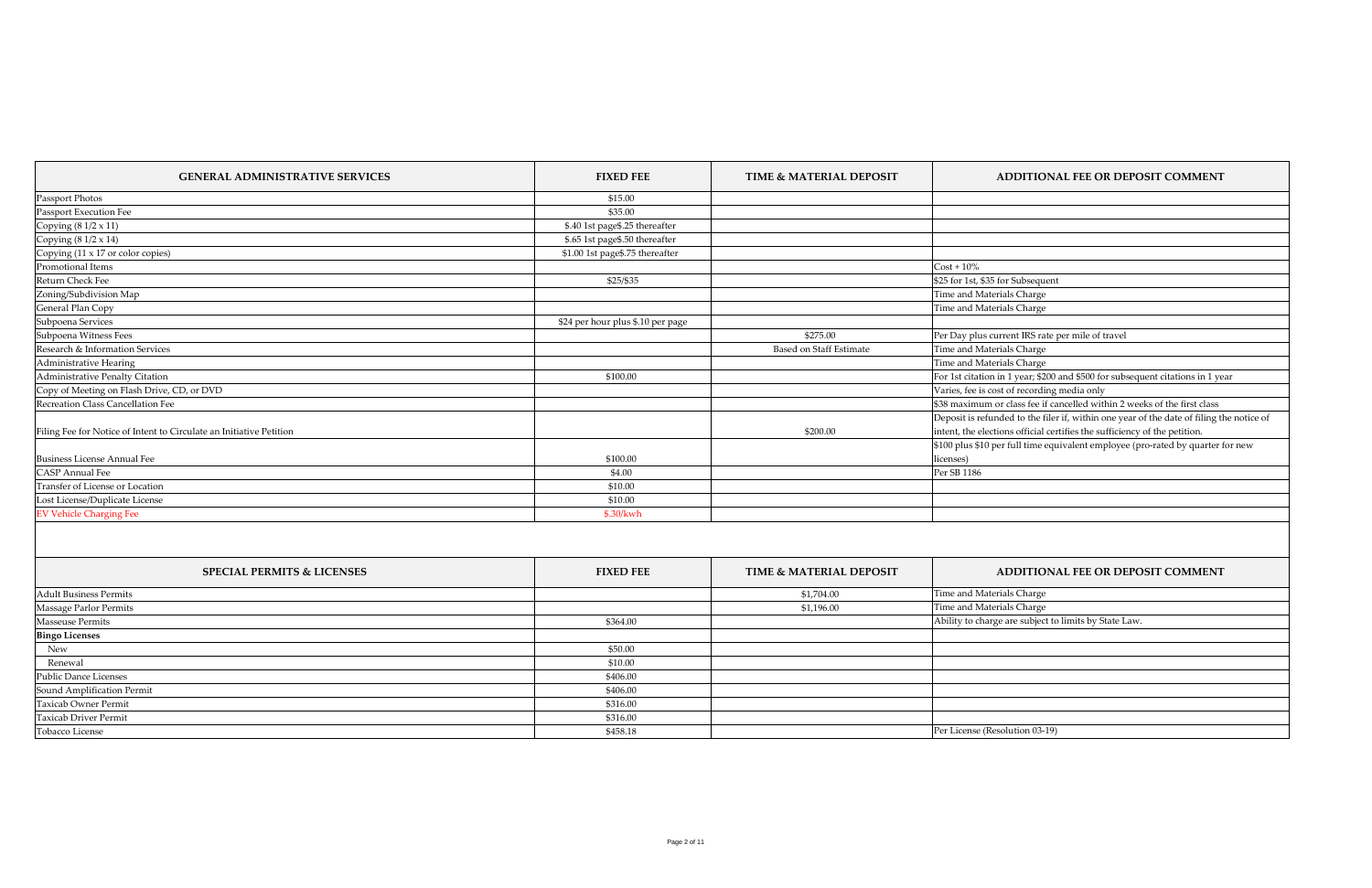| <b>VARIANCES:</b><br>Time and Materials Charge<br>Variances<br>\$2,900.00<br><b>CONDITIONAL USE PERMITS:</b><br>Time and Materials Charge<br><b>Conditional Use Permit</b><br>\$3,500.00<br>Zoning Administrator Fees for Conditional Use Permit or Variance<br>\$649.00<br><b>SIGN PERMITS:</b><br>Administrative Approval<br>\$81.00<br>Time and Materials Charge<br><b>Planning Commission Approval</b><br>\$1,500.00<br>DEVELOPMENT PLANS/DESIGN REVIEWS:<br>Zoning Administrator Review Repaint/Re-façade<br>\$162.00<br>Zoning Administrator Review - All Others<br>\$1,215.00<br>Planning Commission/City Council Review - Minor (ZA referrals, significant painting/facades)<br>Time and Materials Charge<br>\$2,400.00<br>Time and Materials Charge<br>Planning Commission/City Council Review - Major (Tent. Map-Homes, New Commercial/Industrial Construction)<br>\$4,000.00<br>Plus \$100 per lot/unit over 50<br>Major Subdivisions<br>\$12,000.00<br>Time and Materials Charge<br>Parcel Maps<br>\$5,500.00<br>Time and Materials Charge<br>Reversion to Acreage<br>\$1,900.00<br>Plus \$100 per lot/unit<br>Condo/Conversion tentative map<br>\$7,000.00<br><b>REZONINGS:</b><br>Time and Materials Charge<br>Rezoning<br>\$6,500.00<br><b>GENERAL &amp; SPECIFIC PLANS:</b><br>Time and Materials Charge<br>Preliminary Review ("Merit" Review for Applicant)<br>\$2,000.00<br>Formal General Plan and Specific Plan Submittal<br>Time and Materials Charge<br>\$10,000.00<br><b>APPEALS:</b><br>Time and Materials Charge<br>\$1,500.00<br>Applicant appeal<br>Neighbor/Non-Applicant Appeal<br>\$109.00<br>PERMIT EXTENSIONS:<br>\$162.00<br>Administrative<br>Time and materials charge<br>Public hearing<br>\$1,000.00<br><b>TREES:</b><br>Application to Destroy, Cut Down or Remove Protected Tree<br>Per tree; only charged if not part of a project<br>\$450.00<br>Appeal of Decision to Destroy, Cut Down or Remove Protected Tree<br>Per tree<br>\$140.00<br>Damage to Protected Tree (Penalty)<br>Per OMC<br><b>OTHER FEES:</b><br><b>Zoning Verification Letter</b><br>\$50.00<br>Time and Materials Charge<br>Additional HCP Application Review Fee (for applicable projects)<br>\$700.00<br>Firearm Sales License and Renewals<br>\$219.00<br>Home Occupation Permit<br>\$109.00<br><b>Short Term Rental Permit</b><br>\$129.00<br>Vendor Permit and Renewal<br>\$129.00<br><b>DEVELOPMENT AGREEMENTS:</b><br>\$500.00<br>Preliminary Review ("Merit" Review for Applicant)<br>Time and Materials Charge<br>\$3,000.00<br><b>Completion of Review</b><br>Construction and Debris Plan Fees (Solid Waste Diversion)<br>\$41.00<br>Time and Materials Charge<br>\$1,400.00<br><b>Residential Density Bonus Review</b> | PLANNING DEPARTMENT SERVICES | <b>FIXED FEE</b> | <b>TIME &amp; MATERIAL DEPOSIT</b> | <b>ADDITIONAL FEE OR DEPOSIT COMMENT</b> |
|---------------------------------------------------------------------------------------------------------------------------------------------------------------------------------------------------------------------------------------------------------------------------------------------------------------------------------------------------------------------------------------------------------------------------------------------------------------------------------------------------------------------------------------------------------------------------------------------------------------------------------------------------------------------------------------------------------------------------------------------------------------------------------------------------------------------------------------------------------------------------------------------------------------------------------------------------------------------------------------------------------------------------------------------------------------------------------------------------------------------------------------------------------------------------------------------------------------------------------------------------------------------------------------------------------------------------------------------------------------------------------------------------------------------------------------------------------------------------------------------------------------------------------------------------------------------------------------------------------------------------------------------------------------------------------------------------------------------------------------------------------------------------------------------------------------------------------------------------------------------------------------------------------------------------------------------------------------------------------------------------------------------------------------------------------------------------------------------------------------------------------------------------------------------------------------------------------------------------------------------------------------------------------------------------------------------------------------------------------------------------------------------------------------------------------------------------------------------------------------------------------------------------------------------------------------------------------------------------------------------------------------------------------------------------------------------------------------------------------------------------|------------------------------|------------------|------------------------------------|------------------------------------------|
|                                                                                                                                                                                                                                                                                                                                                                                                                                                                                                                                                                                                                                                                                                                                                                                                                                                                                                                                                                                                                                                                                                                                                                                                                                                                                                                                                                                                                                                                                                                                                                                                                                                                                                                                                                                                                                                                                                                                                                                                                                                                                                                                                                                                                                                                                                                                                                                                                                                                                                                                                                                                                                                                                                                                                   |                              |                  |                                    |                                          |
|                                                                                                                                                                                                                                                                                                                                                                                                                                                                                                                                                                                                                                                                                                                                                                                                                                                                                                                                                                                                                                                                                                                                                                                                                                                                                                                                                                                                                                                                                                                                                                                                                                                                                                                                                                                                                                                                                                                                                                                                                                                                                                                                                                                                                                                                                                                                                                                                                                                                                                                                                                                                                                                                                                                                                   |                              |                  |                                    |                                          |
|                                                                                                                                                                                                                                                                                                                                                                                                                                                                                                                                                                                                                                                                                                                                                                                                                                                                                                                                                                                                                                                                                                                                                                                                                                                                                                                                                                                                                                                                                                                                                                                                                                                                                                                                                                                                                                                                                                                                                                                                                                                                                                                                                                                                                                                                                                                                                                                                                                                                                                                                                                                                                                                                                                                                                   |                              |                  |                                    |                                          |
|                                                                                                                                                                                                                                                                                                                                                                                                                                                                                                                                                                                                                                                                                                                                                                                                                                                                                                                                                                                                                                                                                                                                                                                                                                                                                                                                                                                                                                                                                                                                                                                                                                                                                                                                                                                                                                                                                                                                                                                                                                                                                                                                                                                                                                                                                                                                                                                                                                                                                                                                                                                                                                                                                                                                                   |                              |                  |                                    |                                          |
|                                                                                                                                                                                                                                                                                                                                                                                                                                                                                                                                                                                                                                                                                                                                                                                                                                                                                                                                                                                                                                                                                                                                                                                                                                                                                                                                                                                                                                                                                                                                                                                                                                                                                                                                                                                                                                                                                                                                                                                                                                                                                                                                                                                                                                                                                                                                                                                                                                                                                                                                                                                                                                                                                                                                                   |                              |                  |                                    |                                          |
|                                                                                                                                                                                                                                                                                                                                                                                                                                                                                                                                                                                                                                                                                                                                                                                                                                                                                                                                                                                                                                                                                                                                                                                                                                                                                                                                                                                                                                                                                                                                                                                                                                                                                                                                                                                                                                                                                                                                                                                                                                                                                                                                                                                                                                                                                                                                                                                                                                                                                                                                                                                                                                                                                                                                                   |                              |                  |                                    |                                          |
|                                                                                                                                                                                                                                                                                                                                                                                                                                                                                                                                                                                                                                                                                                                                                                                                                                                                                                                                                                                                                                                                                                                                                                                                                                                                                                                                                                                                                                                                                                                                                                                                                                                                                                                                                                                                                                                                                                                                                                                                                                                                                                                                                                                                                                                                                                                                                                                                                                                                                                                                                                                                                                                                                                                                                   |                              |                  |                                    |                                          |
|                                                                                                                                                                                                                                                                                                                                                                                                                                                                                                                                                                                                                                                                                                                                                                                                                                                                                                                                                                                                                                                                                                                                                                                                                                                                                                                                                                                                                                                                                                                                                                                                                                                                                                                                                                                                                                                                                                                                                                                                                                                                                                                                                                                                                                                                                                                                                                                                                                                                                                                                                                                                                                                                                                                                                   |                              |                  |                                    |                                          |
|                                                                                                                                                                                                                                                                                                                                                                                                                                                                                                                                                                                                                                                                                                                                                                                                                                                                                                                                                                                                                                                                                                                                                                                                                                                                                                                                                                                                                                                                                                                                                                                                                                                                                                                                                                                                                                                                                                                                                                                                                                                                                                                                                                                                                                                                                                                                                                                                                                                                                                                                                                                                                                                                                                                                                   |                              |                  |                                    |                                          |
|                                                                                                                                                                                                                                                                                                                                                                                                                                                                                                                                                                                                                                                                                                                                                                                                                                                                                                                                                                                                                                                                                                                                                                                                                                                                                                                                                                                                                                                                                                                                                                                                                                                                                                                                                                                                                                                                                                                                                                                                                                                                                                                                                                                                                                                                                                                                                                                                                                                                                                                                                                                                                                                                                                                                                   |                              |                  |                                    |                                          |
|                                                                                                                                                                                                                                                                                                                                                                                                                                                                                                                                                                                                                                                                                                                                                                                                                                                                                                                                                                                                                                                                                                                                                                                                                                                                                                                                                                                                                                                                                                                                                                                                                                                                                                                                                                                                                                                                                                                                                                                                                                                                                                                                                                                                                                                                                                                                                                                                                                                                                                                                                                                                                                                                                                                                                   |                              |                  |                                    |                                          |
|                                                                                                                                                                                                                                                                                                                                                                                                                                                                                                                                                                                                                                                                                                                                                                                                                                                                                                                                                                                                                                                                                                                                                                                                                                                                                                                                                                                                                                                                                                                                                                                                                                                                                                                                                                                                                                                                                                                                                                                                                                                                                                                                                                                                                                                                                                                                                                                                                                                                                                                                                                                                                                                                                                                                                   |                              |                  |                                    |                                          |
|                                                                                                                                                                                                                                                                                                                                                                                                                                                                                                                                                                                                                                                                                                                                                                                                                                                                                                                                                                                                                                                                                                                                                                                                                                                                                                                                                                                                                                                                                                                                                                                                                                                                                                                                                                                                                                                                                                                                                                                                                                                                                                                                                                                                                                                                                                                                                                                                                                                                                                                                                                                                                                                                                                                                                   |                              |                  |                                    |                                          |
|                                                                                                                                                                                                                                                                                                                                                                                                                                                                                                                                                                                                                                                                                                                                                                                                                                                                                                                                                                                                                                                                                                                                                                                                                                                                                                                                                                                                                                                                                                                                                                                                                                                                                                                                                                                                                                                                                                                                                                                                                                                                                                                                                                                                                                                                                                                                                                                                                                                                                                                                                                                                                                                                                                                                                   | <b>SUBDIVISIONS:</b>         |                  |                                    |                                          |
|                                                                                                                                                                                                                                                                                                                                                                                                                                                                                                                                                                                                                                                                                                                                                                                                                                                                                                                                                                                                                                                                                                                                                                                                                                                                                                                                                                                                                                                                                                                                                                                                                                                                                                                                                                                                                                                                                                                                                                                                                                                                                                                                                                                                                                                                                                                                                                                                                                                                                                                                                                                                                                                                                                                                                   |                              |                  |                                    |                                          |
|                                                                                                                                                                                                                                                                                                                                                                                                                                                                                                                                                                                                                                                                                                                                                                                                                                                                                                                                                                                                                                                                                                                                                                                                                                                                                                                                                                                                                                                                                                                                                                                                                                                                                                                                                                                                                                                                                                                                                                                                                                                                                                                                                                                                                                                                                                                                                                                                                                                                                                                                                                                                                                                                                                                                                   |                              |                  |                                    |                                          |
|                                                                                                                                                                                                                                                                                                                                                                                                                                                                                                                                                                                                                                                                                                                                                                                                                                                                                                                                                                                                                                                                                                                                                                                                                                                                                                                                                                                                                                                                                                                                                                                                                                                                                                                                                                                                                                                                                                                                                                                                                                                                                                                                                                                                                                                                                                                                                                                                                                                                                                                                                                                                                                                                                                                                                   |                              |                  |                                    |                                          |
|                                                                                                                                                                                                                                                                                                                                                                                                                                                                                                                                                                                                                                                                                                                                                                                                                                                                                                                                                                                                                                                                                                                                                                                                                                                                                                                                                                                                                                                                                                                                                                                                                                                                                                                                                                                                                                                                                                                                                                                                                                                                                                                                                                                                                                                                                                                                                                                                                                                                                                                                                                                                                                                                                                                                                   |                              |                  |                                    |                                          |
|                                                                                                                                                                                                                                                                                                                                                                                                                                                                                                                                                                                                                                                                                                                                                                                                                                                                                                                                                                                                                                                                                                                                                                                                                                                                                                                                                                                                                                                                                                                                                                                                                                                                                                                                                                                                                                                                                                                                                                                                                                                                                                                                                                                                                                                                                                                                                                                                                                                                                                                                                                                                                                                                                                                                                   |                              |                  |                                    |                                          |
|                                                                                                                                                                                                                                                                                                                                                                                                                                                                                                                                                                                                                                                                                                                                                                                                                                                                                                                                                                                                                                                                                                                                                                                                                                                                                                                                                                                                                                                                                                                                                                                                                                                                                                                                                                                                                                                                                                                                                                                                                                                                                                                                                                                                                                                                                                                                                                                                                                                                                                                                                                                                                                                                                                                                                   |                              |                  |                                    |                                          |
|                                                                                                                                                                                                                                                                                                                                                                                                                                                                                                                                                                                                                                                                                                                                                                                                                                                                                                                                                                                                                                                                                                                                                                                                                                                                                                                                                                                                                                                                                                                                                                                                                                                                                                                                                                                                                                                                                                                                                                                                                                                                                                                                                                                                                                                                                                                                                                                                                                                                                                                                                                                                                                                                                                                                                   |                              |                  |                                    |                                          |
|                                                                                                                                                                                                                                                                                                                                                                                                                                                                                                                                                                                                                                                                                                                                                                                                                                                                                                                                                                                                                                                                                                                                                                                                                                                                                                                                                                                                                                                                                                                                                                                                                                                                                                                                                                                                                                                                                                                                                                                                                                                                                                                                                                                                                                                                                                                                                                                                                                                                                                                                                                                                                                                                                                                                                   |                              |                  |                                    |                                          |
|                                                                                                                                                                                                                                                                                                                                                                                                                                                                                                                                                                                                                                                                                                                                                                                                                                                                                                                                                                                                                                                                                                                                                                                                                                                                                                                                                                                                                                                                                                                                                                                                                                                                                                                                                                                                                                                                                                                                                                                                                                                                                                                                                                                                                                                                                                                                                                                                                                                                                                                                                                                                                                                                                                                                                   |                              |                  |                                    |                                          |
|                                                                                                                                                                                                                                                                                                                                                                                                                                                                                                                                                                                                                                                                                                                                                                                                                                                                                                                                                                                                                                                                                                                                                                                                                                                                                                                                                                                                                                                                                                                                                                                                                                                                                                                                                                                                                                                                                                                                                                                                                                                                                                                                                                                                                                                                                                                                                                                                                                                                                                                                                                                                                                                                                                                                                   |                              |                  |                                    |                                          |
|                                                                                                                                                                                                                                                                                                                                                                                                                                                                                                                                                                                                                                                                                                                                                                                                                                                                                                                                                                                                                                                                                                                                                                                                                                                                                                                                                                                                                                                                                                                                                                                                                                                                                                                                                                                                                                                                                                                                                                                                                                                                                                                                                                                                                                                                                                                                                                                                                                                                                                                                                                                                                                                                                                                                                   |                              |                  |                                    |                                          |
|                                                                                                                                                                                                                                                                                                                                                                                                                                                                                                                                                                                                                                                                                                                                                                                                                                                                                                                                                                                                                                                                                                                                                                                                                                                                                                                                                                                                                                                                                                                                                                                                                                                                                                                                                                                                                                                                                                                                                                                                                                                                                                                                                                                                                                                                                                                                                                                                                                                                                                                                                                                                                                                                                                                                                   |                              |                  |                                    |                                          |
|                                                                                                                                                                                                                                                                                                                                                                                                                                                                                                                                                                                                                                                                                                                                                                                                                                                                                                                                                                                                                                                                                                                                                                                                                                                                                                                                                                                                                                                                                                                                                                                                                                                                                                                                                                                                                                                                                                                                                                                                                                                                                                                                                                                                                                                                                                                                                                                                                                                                                                                                                                                                                                                                                                                                                   |                              |                  |                                    |                                          |
|                                                                                                                                                                                                                                                                                                                                                                                                                                                                                                                                                                                                                                                                                                                                                                                                                                                                                                                                                                                                                                                                                                                                                                                                                                                                                                                                                                                                                                                                                                                                                                                                                                                                                                                                                                                                                                                                                                                                                                                                                                                                                                                                                                                                                                                                                                                                                                                                                                                                                                                                                                                                                                                                                                                                                   |                              |                  |                                    |                                          |
|                                                                                                                                                                                                                                                                                                                                                                                                                                                                                                                                                                                                                                                                                                                                                                                                                                                                                                                                                                                                                                                                                                                                                                                                                                                                                                                                                                                                                                                                                                                                                                                                                                                                                                                                                                                                                                                                                                                                                                                                                                                                                                                                                                                                                                                                                                                                                                                                                                                                                                                                                                                                                                                                                                                                                   |                              |                  |                                    |                                          |
|                                                                                                                                                                                                                                                                                                                                                                                                                                                                                                                                                                                                                                                                                                                                                                                                                                                                                                                                                                                                                                                                                                                                                                                                                                                                                                                                                                                                                                                                                                                                                                                                                                                                                                                                                                                                                                                                                                                                                                                                                                                                                                                                                                                                                                                                                                                                                                                                                                                                                                                                                                                                                                                                                                                                                   |                              |                  |                                    |                                          |
|                                                                                                                                                                                                                                                                                                                                                                                                                                                                                                                                                                                                                                                                                                                                                                                                                                                                                                                                                                                                                                                                                                                                                                                                                                                                                                                                                                                                                                                                                                                                                                                                                                                                                                                                                                                                                                                                                                                                                                                                                                                                                                                                                                                                                                                                                                                                                                                                                                                                                                                                                                                                                                                                                                                                                   |                              |                  |                                    |                                          |
|                                                                                                                                                                                                                                                                                                                                                                                                                                                                                                                                                                                                                                                                                                                                                                                                                                                                                                                                                                                                                                                                                                                                                                                                                                                                                                                                                                                                                                                                                                                                                                                                                                                                                                                                                                                                                                                                                                                                                                                                                                                                                                                                                                                                                                                                                                                                                                                                                                                                                                                                                                                                                                                                                                                                                   |                              |                  |                                    |                                          |
|                                                                                                                                                                                                                                                                                                                                                                                                                                                                                                                                                                                                                                                                                                                                                                                                                                                                                                                                                                                                                                                                                                                                                                                                                                                                                                                                                                                                                                                                                                                                                                                                                                                                                                                                                                                                                                                                                                                                                                                                                                                                                                                                                                                                                                                                                                                                                                                                                                                                                                                                                                                                                                                                                                                                                   |                              |                  |                                    |                                          |
|                                                                                                                                                                                                                                                                                                                                                                                                                                                                                                                                                                                                                                                                                                                                                                                                                                                                                                                                                                                                                                                                                                                                                                                                                                                                                                                                                                                                                                                                                                                                                                                                                                                                                                                                                                                                                                                                                                                                                                                                                                                                                                                                                                                                                                                                                                                                                                                                                                                                                                                                                                                                                                                                                                                                                   |                              |                  |                                    |                                          |
|                                                                                                                                                                                                                                                                                                                                                                                                                                                                                                                                                                                                                                                                                                                                                                                                                                                                                                                                                                                                                                                                                                                                                                                                                                                                                                                                                                                                                                                                                                                                                                                                                                                                                                                                                                                                                                                                                                                                                                                                                                                                                                                                                                                                                                                                                                                                                                                                                                                                                                                                                                                                                                                                                                                                                   |                              |                  |                                    |                                          |
|                                                                                                                                                                                                                                                                                                                                                                                                                                                                                                                                                                                                                                                                                                                                                                                                                                                                                                                                                                                                                                                                                                                                                                                                                                                                                                                                                                                                                                                                                                                                                                                                                                                                                                                                                                                                                                                                                                                                                                                                                                                                                                                                                                                                                                                                                                                                                                                                                                                                                                                                                                                                                                                                                                                                                   |                              |                  |                                    |                                          |
|                                                                                                                                                                                                                                                                                                                                                                                                                                                                                                                                                                                                                                                                                                                                                                                                                                                                                                                                                                                                                                                                                                                                                                                                                                                                                                                                                                                                                                                                                                                                                                                                                                                                                                                                                                                                                                                                                                                                                                                                                                                                                                                                                                                                                                                                                                                                                                                                                                                                                                                                                                                                                                                                                                                                                   |                              |                  |                                    |                                          |
|                                                                                                                                                                                                                                                                                                                                                                                                                                                                                                                                                                                                                                                                                                                                                                                                                                                                                                                                                                                                                                                                                                                                                                                                                                                                                                                                                                                                                                                                                                                                                                                                                                                                                                                                                                                                                                                                                                                                                                                                                                                                                                                                                                                                                                                                                                                                                                                                                                                                                                                                                                                                                                                                                                                                                   |                              |                  |                                    |                                          |
|                                                                                                                                                                                                                                                                                                                                                                                                                                                                                                                                                                                                                                                                                                                                                                                                                                                                                                                                                                                                                                                                                                                                                                                                                                                                                                                                                                                                                                                                                                                                                                                                                                                                                                                                                                                                                                                                                                                                                                                                                                                                                                                                                                                                                                                                                                                                                                                                                                                                                                                                                                                                                                                                                                                                                   |                              |                  |                                    |                                          |
|                                                                                                                                                                                                                                                                                                                                                                                                                                                                                                                                                                                                                                                                                                                                                                                                                                                                                                                                                                                                                                                                                                                                                                                                                                                                                                                                                                                                                                                                                                                                                                                                                                                                                                                                                                                                                                                                                                                                                                                                                                                                                                                                                                                                                                                                                                                                                                                                                                                                                                                                                                                                                                                                                                                                                   |                              |                  |                                    |                                          |
|                                                                                                                                                                                                                                                                                                                                                                                                                                                                                                                                                                                                                                                                                                                                                                                                                                                                                                                                                                                                                                                                                                                                                                                                                                                                                                                                                                                                                                                                                                                                                                                                                                                                                                                                                                                                                                                                                                                                                                                                                                                                                                                                                                                                                                                                                                                                                                                                                                                                                                                                                                                                                                                                                                                                                   |                              |                  |                                    |                                          |
|                                                                                                                                                                                                                                                                                                                                                                                                                                                                                                                                                                                                                                                                                                                                                                                                                                                                                                                                                                                                                                                                                                                                                                                                                                                                                                                                                                                                                                                                                                                                                                                                                                                                                                                                                                                                                                                                                                                                                                                                                                                                                                                                                                                                                                                                                                                                                                                                                                                                                                                                                                                                                                                                                                                                                   |                              |                  |                                    |                                          |
|                                                                                                                                                                                                                                                                                                                                                                                                                                                                                                                                                                                                                                                                                                                                                                                                                                                                                                                                                                                                                                                                                                                                                                                                                                                                                                                                                                                                                                                                                                                                                                                                                                                                                                                                                                                                                                                                                                                                                                                                                                                                                                                                                                                                                                                                                                                                                                                                                                                                                                                                                                                                                                                                                                                                                   |                              |                  |                                    |                                          |
|                                                                                                                                                                                                                                                                                                                                                                                                                                                                                                                                                                                                                                                                                                                                                                                                                                                                                                                                                                                                                                                                                                                                                                                                                                                                                                                                                                                                                                                                                                                                                                                                                                                                                                                                                                                                                                                                                                                                                                                                                                                                                                                                                                                                                                                                                                                                                                                                                                                                                                                                                                                                                                                                                                                                                   |                              |                  |                                    |                                          |
|                                                                                                                                                                                                                                                                                                                                                                                                                                                                                                                                                                                                                                                                                                                                                                                                                                                                                                                                                                                                                                                                                                                                                                                                                                                                                                                                                                                                                                                                                                                                                                                                                                                                                                                                                                                                                                                                                                                                                                                                                                                                                                                                                                                                                                                                                                                                                                                                                                                                                                                                                                                                                                                                                                                                                   |                              |                  |                                    |                                          |

| <b>IMENT</b> |  |  |  |
|--------------|--|--|--|
|              |  |  |  |
|              |  |  |  |
|              |  |  |  |
|              |  |  |  |
|              |  |  |  |
|              |  |  |  |
|              |  |  |  |
|              |  |  |  |
|              |  |  |  |
|              |  |  |  |
|              |  |  |  |
|              |  |  |  |
|              |  |  |  |
|              |  |  |  |
|              |  |  |  |
|              |  |  |  |
|              |  |  |  |
|              |  |  |  |
|              |  |  |  |
|              |  |  |  |
|              |  |  |  |
|              |  |  |  |
|              |  |  |  |
|              |  |  |  |
|              |  |  |  |
|              |  |  |  |
|              |  |  |  |
|              |  |  |  |
|              |  |  |  |
|              |  |  |  |
|              |  |  |  |
|              |  |  |  |
|              |  |  |  |
|              |  |  |  |
|              |  |  |  |
|              |  |  |  |
|              |  |  |  |
|              |  |  |  |
|              |  |  |  |
|              |  |  |  |
|              |  |  |  |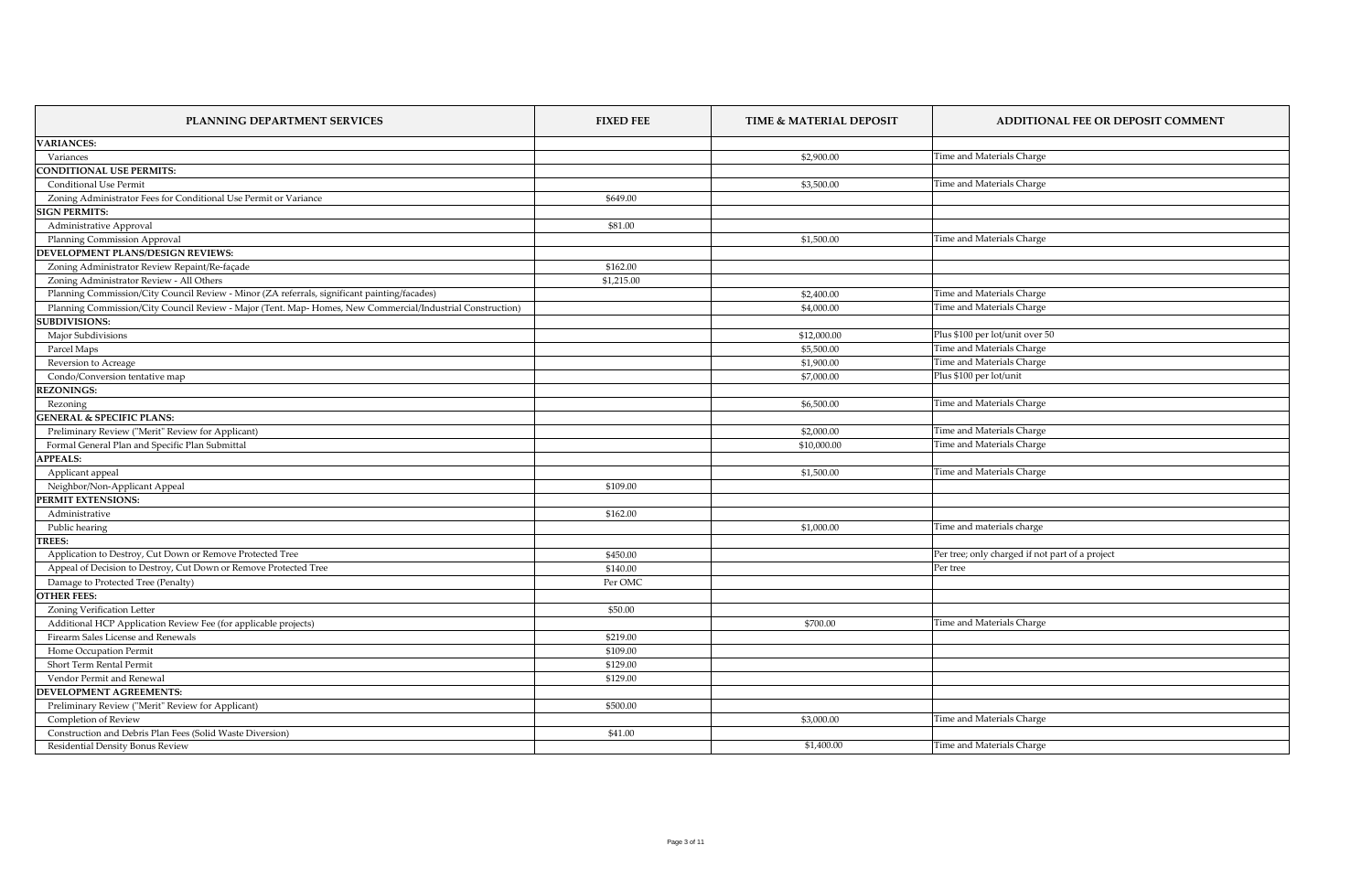| <b>PUBLIC WORKS SERVICES</b>                                 | <b>FIXED FEE</b> | TIME & MATERIAL DEPOSIT  | <b>ADDITIONAL FEE OR DEPOSIT COMMENT</b>                          |
|--------------------------------------------------------------|------------------|--------------------------|-------------------------------------------------------------------|
| <b>ENCROACHMENT PERMIT REVIEW &amp; INSPECTIONS:</b>         |                  |                          |                                                                   |
| SMALL ENCROACHMENT PERMIT CATEGORY                           |                  |                          | All fees include inspection and current USA fee                   |
| General Encroachment Permit (Curb, Sidewalk, Driveway)       | \$370.00         |                          |                                                                   |
| <b>Tree Removal</b>                                          | \$215.00         |                          |                                                                   |
| Debris Box/Storage Container                                 | \$215.00         |                          |                                                                   |
| <b>Site Access Permit</b>                                    | \$227.00         |                          |                                                                   |
| LARGE ENCROACHMENT PERMIT CATEGORY                           |                  |                          |                                                                   |
| Large Permit $\leq$ \$10,000                                 | \$1,480.00       |                          |                                                                   |
| Large Permit $> $10,000$                                     |                  | Based on Estimate + Bond | Time and Materials Charge                                         |
| <b>OTHER ENCROACHMENT</b>                                    |                  |                          |                                                                   |
| Utility Company or District Project                          |                  |                          | Time and Materials Charge                                         |
| <b>Work Done Without Permits</b>                             | \$455.00         |                          | Plus double inspection and permit fees                            |
| No Inspection Notification for Permitted Work                | \$455.00         |                          | Plus inspection fees                                              |
| MISCELLANEOUS ROAD PERMIT APPLICATIONS:                      |                  |                          |                                                                   |
| <b>House Move Review</b>                                     | \$613.00         |                          |                                                                   |
| House Move Inspection                                        | \$230.00         |                          |                                                                   |
| Extra Legal Load                                             | \$16.00          |                          | $$16$ set by State; or $$100/yr + $100$ security deposit          |
| Road Closure Permit, Ext / Mod (Major Construction Projects) | \$3,135.00       |                          |                                                                   |
| TEMPORARY ROAD CLOSURES/CONSTRUCTION/SPECIAL EVENTS:         |                  |                          |                                                                   |
| Not For Profit Applicant                                     | \$57.00          |                          |                                                                   |
| For Profit Applicant                                         | \$799.00         |                          |                                                                   |
| <b>SUBDIVISION MONUMENT CHECKING:</b>                        |                  |                          |                                                                   |
|                                                              | \$575.00         |                          |                                                                   |
| 1 - 2 Monuments                                              | \$690.00         |                          |                                                                   |
| 3 - 5 Monuments                                              |                  |                          |                                                                   |
| 6 - 9 Monuments                                              | \$800.00         |                          |                                                                   |
| 10 or more new monuments                                     | \$915.00         |                          | Plus \$66 per monument over 10                                    |
| Error Resolution / Discussion                                |                  | \$1,850.00               | Time and Materials Charge                                         |
| <b>MAP CHECKING:</b>                                         |                  |                          |                                                                   |
| Final Map                                                    |                  | \$6,500.00               | Time and Materials Charge Plus \$60 per lot                       |
| Parcel Map                                                   |                  | \$3,000.00               | Time and Materials Charge Plus \$60 per lot                       |
| <b>Base Map Revision</b>                                     | \$60.00          |                          | Per Lot                                                           |
| Certificate of Correction Review                             |                  | \$1,500.00               | Time and Materials Charge                                         |
| <b>Amended Map Revision</b>                                  |                  | \$1,500.00               | Time and Materials Charge Plus \$60 per lot                       |
| <b>ROAD VACATIONS:</b>                                       |                  |                          |                                                                   |
| Map Exists                                                   |                  | \$2,302.00               | Time and Materials Charge                                         |
| No Map Exists                                                |                  | \$2,302.00               | Time and Materials Charge                                         |
| <b>ROAD MISCELLANEOUS:</b>                                   |                  |                          |                                                                   |
| Road Name Change-Public Road                                 | \$1,790.00       |                          | Plus \$265 for 1 intersection & \$64 each additional intersection |
| Address Change/Private Road Name Change                      | \$1,790.00       |                          |                                                                   |
| PUBLIC IMPROVEMENT PLAN REVIEW:                              |                  |                          |                                                                   |
| Plan Review                                                  |                  |                          |                                                                   |
| \$25,000 or less                                             |                  | \$4,000.00               | Plus 8% of improvements                                           |
| $$25,000 - $50,000$                                          |                  | \$6,000.00               | $\sqrt{\text{Plus } 6\% \text{ of improvements}}$                 |
| \$50,001 or more                                             |                  | \$7,500.00               | Plus 2% of improvements over \$50,000                             |
| Landscaping Plan Review (Parks Department)                   |                  | \$2,000.00               | Plus 2% of improvements                                           |
| Commercial Site Plan Review                                  |                  | \$7,500.00               | Plus 2% of improvements                                           |
| C.3 Compliance Review                                        |                  | \$4,200.00               | Time and Materials Charge                                         |
| <b>Bridges or Major Structures</b>                           |                  | \$15,000.00              | Plus 6% of improvements                                           |
|                                                              |                  |                          |                                                                   |

| <b>IMENT</b> |
|--------------|
|              |
|              |
|              |
|              |
|              |
|              |
|              |
|              |
|              |
|              |
|              |
|              |
|              |
|              |
|              |
|              |
|              |
|              |
|              |
|              |
|              |
|              |
|              |
|              |
|              |
|              |
|              |
|              |
|              |
|              |
|              |
|              |
|              |
|              |
|              |
|              |
|              |
|              |
|              |
|              |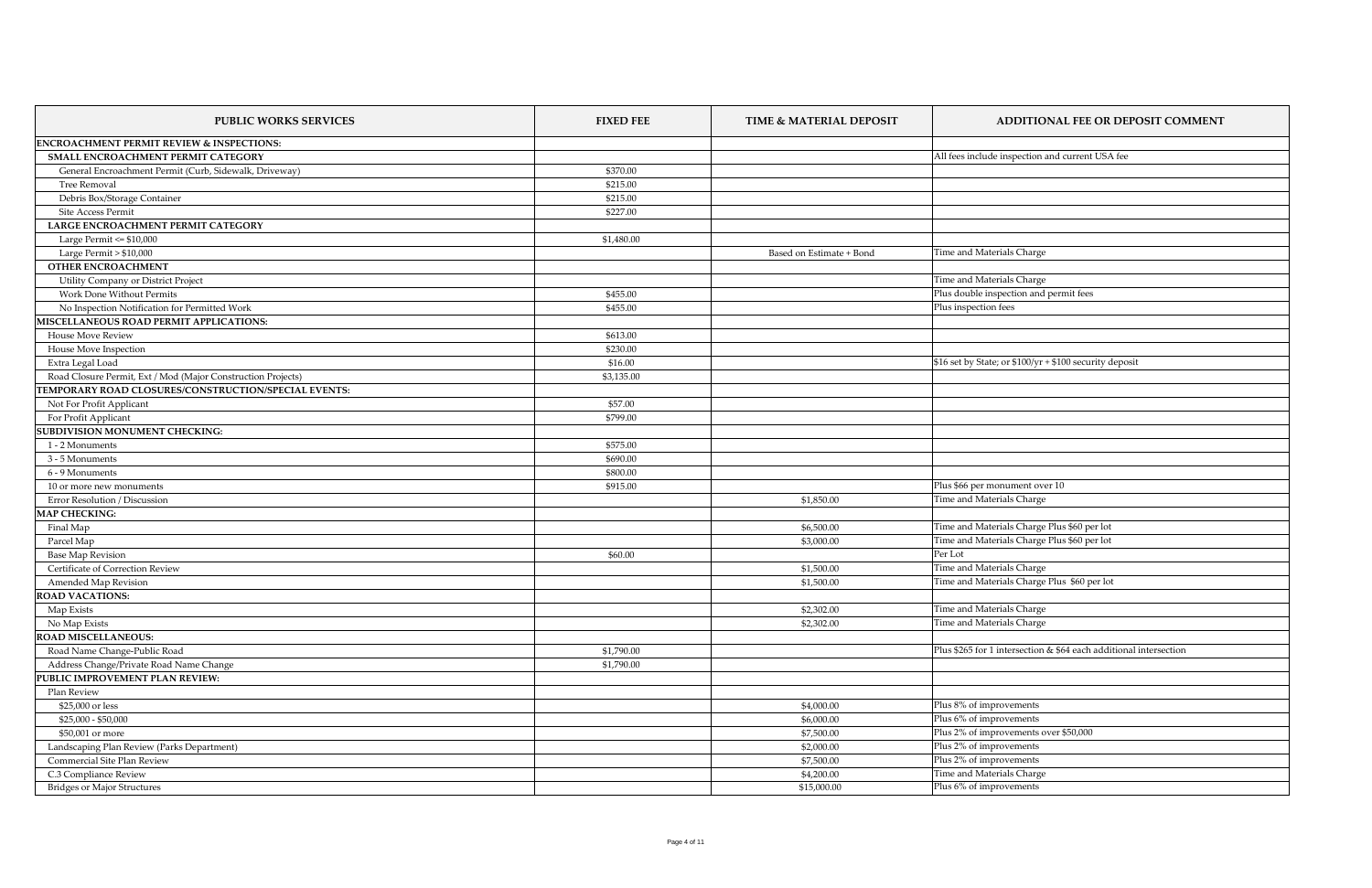| <b>PUBLIC WORKS SERVICES</b>                                  | <b>FIXED FEE</b> | <b>TIME &amp; MATERIAL DEPOSIT</b> | <b>ADDITIONAL FEE OR DEPOSIT COMMENT</b>                           |
|---------------------------------------------------------------|------------------|------------------------------------|--------------------------------------------------------------------|
| <b>RELATED REVIEW:</b>                                        |                  |                                    |                                                                    |
| Drainage Review (no improvement plans)                        |                  | \$2,400.00                         | Time and Materials Charge                                          |
| Condition of Approval Compliance Check (no improvement plans) |                  | \$2,000.00                         | Time and Materials Charge                                          |
| <b>Certificate of Compliance</b>                              |                  | \$2,475.00                         | Time and Materials Charge                                          |
| Lot line adjustment                                           |                  | \$3,900.00                         | Time and Materials Charge                                          |
| PUBLIC IMPROVEMENT INSPECTION:                                |                  |                                    |                                                                    |
| \$100,000 or less                                             |                  | \$6,000.00                         | Time and Materials Charge Plus 6.5% of improvements                |
| \$100,001 or more                                             |                  | \$15,000.00                        | Time and Materials Charge Plus 4.5% of improvements over \$100,000 |
| <b>Commercial Site Plan Inspection</b>                        |                  | \$6,500.00                         | Time and Materials Charge Plus 8% of improvements                  |
| <b>Bridges or Major Structures</b>                            |                  | \$14,000.00                        | Time and Materials Charge Plus 7% of improvements                  |
| Landscaping (Parks Department)                                |                  | \$3,500.00                         | Time and Materials Charge Plus 8% of improvements                  |
| FLOODPLAIN MANAGEMENT PROGRAM:                                |                  |                                    |                                                                    |
| Flood Zone Determination - Office Review                      | \$80.00          |                                    | Per lot, \$402 max for adjacent lots                               |
| Flood Zone Determination - Field Visit Review                 | \$432.00         |                                    | Plus \$67/lot, \$734 max for adjacent lots                         |
| Floodplain Management Compliance                              | \$48.00          |                                    | Per Parcel                                                         |
| Floodplain Permit Application                                 |                  | \$2,000.00                         | Time and Materials Charge                                          |
| Floodplain Base Map Revision                                  | \$56.00          |                                    | Per Lot                                                            |
| Floodplain Map Amendments                                     |                  | \$2,000.00                         | Time and Materials Charge                                          |
| <b>GRADING:</b>                                               |                  |                                    |                                                                    |
| Plan review:                                                  |                  |                                    |                                                                    |
| \$100,000 or less                                             |                  | \$3,000.00                         | Time and Materials Charge Plus 3% of improvement value             |
| \$100,001 or more                                             |                  | \$4,000.00                         | Time and Materials Charge Plus 1% of amount over \$100,000         |
| Inspection:                                                   |                  |                                    |                                                                    |
| \$100,000 or less                                             |                  | \$5,000.00                         | Plus 5% of improvement value                                       |
| \$100,001 or more                                             |                  | \$6,000.00                         | Time and Materials Charge Plus 4% of amount over \$100,000         |
| <b>Stock Pile Permit</b>                                      |                  | \$3,000.00                         | Time and Materials Charge                                          |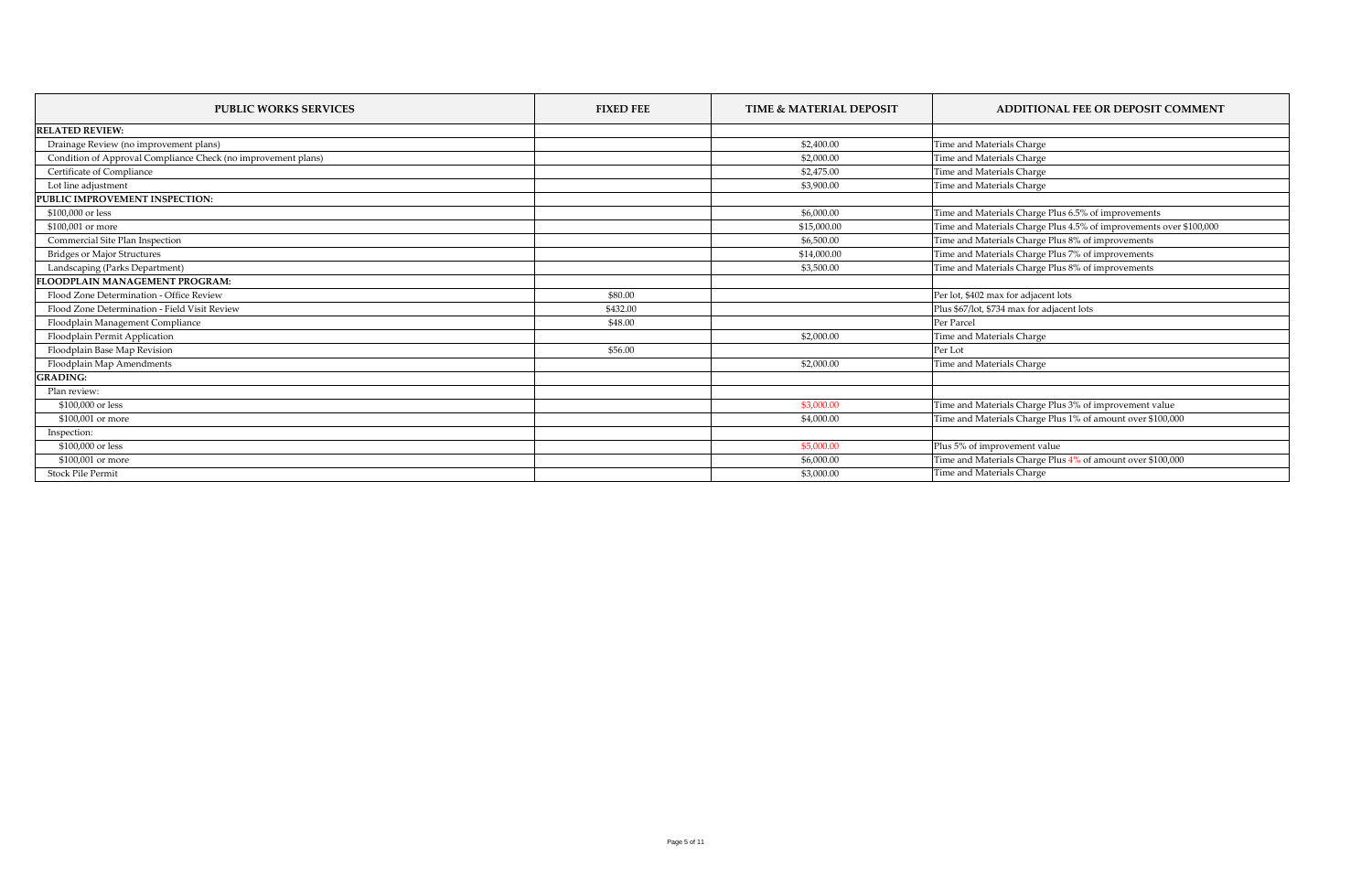| <b>POLICE SERVICES</b>                                               | <b>FIXED FEE</b>                  | TIME & MATERIAL DEPOSIT | <b>ADDITIONAL FEE OR DEPOSIT COMMENT</b>    |
|----------------------------------------------------------------------|-----------------------------------|-------------------------|---------------------------------------------|
| Abandoned Vehicle                                                    |                                   |                         | No Charge                                   |
| <b>ABC Permit Letter</b>                                             | \$50.00                           |                         |                                             |
| Accident Report - Property Damage Only                               | \$12.00                           |                         |                                             |
| Accident Report - Injury (1-20/20+ / Extensive)                      | \$12.00                           |                         |                                             |
| Photos to CD                                                         | \$25.00                           |                         |                                             |
| <b>Booking Fee</b>                                                   | \$564.00                          |                         |                                             |
| <b>Citation Sign-Off</b>                                             |                                   |                         |                                             |
| Vehicle Inspection - Resident                                        |                                   |                         | No Charge                                   |
| Vehicle Inspection - Non-resident                                    | \$38.98                           |                         |                                             |
| Clearance Letter:                                                    |                                   |                         |                                             |
| Fee for Resident                                                     | \$15.00                           |                         |                                             |
| Fee for Non-Resident                                                 | \$42.00                           |                         |                                             |
| <b>Concealed Weapons Fee:</b>                                        |                                   |                         |                                             |
| Initial Fee (Plus State Fingerprinting Processing Fee)               | \$450.00                          |                         | Plus Current DOJ Fees                       |
| Renewal Fee (Plus State Fingerprinting Processing Fee)               | \$75.00                           |                         | Plus Current DOJ Fees                       |
| <b>Crime Reports</b>                                                 | \$12.00                           |                         |                                             |
| DUI Emergency Response Cost Recovery                                 |                                   |                         | Actual cost for staff, equipment, lab work. |
| False Alarm Response (more than 2 in 30 days)                        | \$100.00                          |                         | After 2 alarms in 30 days                   |
| Livescan Applicant Fingerprinting                                    | \$21.00                           |                         | Plus Current DOJ Fees                       |
| <b>Gun Storage Services pursuant to Court Order:</b>                 |                                   |                         |                                             |
| Administrative Processing Fee Per Incident                           | \$12.00                           |                         |                                             |
| Storage Fee (per month or any fraction thereof) per Gun              | \$5.00                            |                         |                                             |
| Parties and Nuisances - Subsequent Calls for Service                 |                                   |                         | Hourly Charge; \$415 minimum                |
| Review of Local Criminal History                                     | \$44.00                           |                         |                                             |
| Rotational Tow Application Fees                                      | \$350.00                          |                         |                                             |
| Special Event Permit-No ABC Liquor License Letter Required           | \$411.00                          |                         |                                             |
| Special Event - Non-Profit Organization (with or without ABC letter) | \$411.00                          |                         |                                             |
| Second Hand Dealer License/Pawns                                     | \$165.00                          |                         | Plus Current DOJ Fees                       |
| Solicitor/Peddler Permits                                            | \$245.00                          |                         |                                             |
| Subpoena Duces Tecum (Per EC 1563)                                   | \$24 per hour plus \$.10 per page |                         | Per EC 1563                                 |
| <b>Production of Documents Only</b>                                  | \$15.00                           |                         |                                             |
| Appearance Request (officer/records)                                 | \$275.00                          |                         |                                             |
| Vehicle Abatement                                                    | \$492.00                          |                         |                                             |
| Vehicle Repossession Fee (VIN Verification charge individuals only)  | \$70.00                           |                         |                                             |
| Stored Vehicle Release - Recovered Stolen Vehicle                    |                                   |                         | No Charge                                   |
| <b>Stored Vehicle Release</b>                                        | \$100                             |                         |                                             |

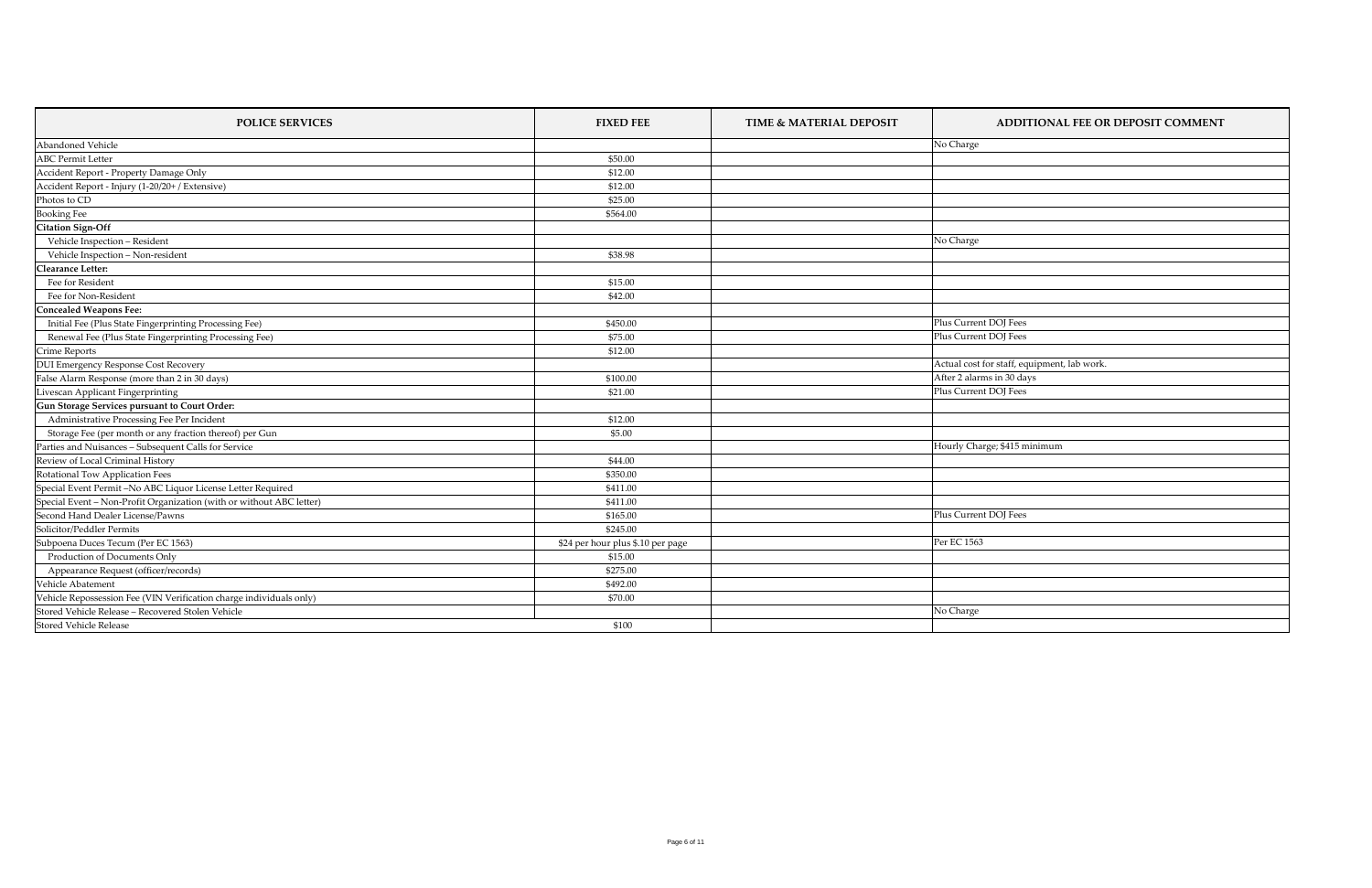|                                                                                                                                                                                                              | <b>BUILDING FEES</b> |                                    |                                                                                                                                       |
|--------------------------------------------------------------------------------------------------------------------------------------------------------------------------------------------------------------|----------------------|------------------------------------|---------------------------------------------------------------------------------------------------------------------------------------|
| <b>TOTAL VALUATION</b>                                                                                                                                                                                       |                      |                                    | <b>FEE</b>                                                                                                                            |
| \$1.00 to $$2,000.00$                                                                                                                                                                                        |                      |                                    | \$69.25                                                                                                                               |
| \$2,001.00 to \$25,000.00                                                                                                                                                                                    |                      |                                    | \$69.25 for the first \$2,000.00 plus \$14.00 for each additional \$1,000.00 or fraction thereof, to and including \$25,000.000       |
| \$25,001.00 to \$50,000.00                                                                                                                                                                                   |                      |                                    | \$391.25 for the first \$25,000.00 plus \$10.10 for each additional \$1,000.00 or fraction thereof, to and including \$50,000.00      |
| \$50,001.00 to \$100,000.00                                                                                                                                                                                  |                      |                                    | \$643.75 for the first \$50,000.00 plus \$7.00 for each additional \$1,000.00 or fraction thereof, to and including \$100,000.00      |
| \$100,000.00 to \$500,000.00                                                                                                                                                                                 |                      |                                    | \$993.75 for the first \$100,000.00 plus \$5.60 for each additional \$1,000.00 or fraction thereof, to and including \$500,000.00     |
| \$500,001.00 to \$1,000,000.00                                                                                                                                                                               |                      |                                    | \$3,233.75 for the first \$500,000.00 plus \$4.75 for each additional \$1,000.00 or fraction thereof, to and including \$1,000,000.00 |
| \$1,000,001.00 and UP                                                                                                                                                                                        |                      |                                    | \$5,608.75 for the first \$1,000,000.00 plus \$3.65 for each additional \$1,000.00 or fraction thereof                                |
| <b>OTHER INSPECTION FEES</b>                                                                                                                                                                                 | <b>FIXED FEE</b>     | <b>TIME &amp; MATERIAL DEPOSIT</b> | <b>ADDITIONAL FEE OR DEPOSIT COMMENT</b>                                                                                              |
| Inspections Outside of Normal Business Hours                                                                                                                                                                 | \$69.25              |                                    | Per Hour (Minimum of 2 Hours)                                                                                                         |
| RE-Inspection Fees Assessed Under Provisions of Section 305.8                                                                                                                                                | \$69.25              |                                    | Per Hour                                                                                                                              |
| Inspections for Which no Fee is Specifically Indicated                                                                                                                                                       | \$69.25              |                                    | Per Hour                                                                                                                              |
| Additional Plan Review Required by Changes, Additions & Revisions to Plans                                                                                                                                   | \$78.50              |                                    | Per Hour                                                                                                                              |
| For Use Outside Consultants for Plan Checking & Inspections or Both                                                                                                                                          |                      |                                    | Time and Materials Charge                                                                                                             |
| <b>Energy Compliance Fees</b>                                                                                                                                                                                |                      |                                    | 25% of the Building Fee Applicable to all Structures with Heaters or any Cone<br>Space                                                |
| Access Compliance Fees                                                                                                                                                                                       |                      |                                    | 25% of the Building Fee Applicable on all Buildings Except Residential Use B<br>with Fewer Than four (4) Dwelling Units               |
| <b>BUILDING VALUATION DATA SUPPLEMENT</b>                                                                                                                                                                    |                      |                                    | <b>ADDITIONAL FEE OR DEPOSIT COMMENT</b>                                                                                              |
| The work listed in this supplement shall be valued based on the gross square footage of the work, or where noted, as a lump sum. Where actual costs are higher, those costs shall be used for the valuation. |                      |                                    |                                                                                                                                       |
| $D_{\text{co}}$ <i>d</i> ontial $\Lambda$ ddition                                                                                                                                                            |                      |                                    | $Q$ 04 90 $C_{\alpha}$ $E_{\alpha}$                                                                                                   |

 $\beta$  94.80 Sq. Ft. Residential Remodel (to existing floor area) Residential Use Conversion from Garage Sun room with 60% glazing, cabanas, other similar structures if conditioned space and Integrated with main Structure Patio Cover  $$13.56\text{ Sq.Ft.}$ Proven a property of the Nuclear Apple of the Nuclear Apple of the Nuclear Apple of the Nuclear Apple of the Nuclear Apple of the Nuclear Apple of the Nuclear Apple of the Nuclear Apple of the Nuclear Apple of the Nuclear Retaining Wall **By Value** Freestanding Fence **By Value** Portable Doughboy Pools or Portable Spa (Electrical Only) Portable Doughboy Pools or Portable Spa With Gazebo or Decking Remodel or Tenant Improvement Work in Commercial Buildings Re-Roofing-Single Family or Duplex Commercial Building Re-Roof Pre Fabricated Home on Permanent Foundation (Use minimum Electrical, Mechanical, and Plumbing Inspection Fees) Moved Building **By Value** 

| \$94.80 Sq. Ft.<br>By Value<br>By Value<br>\$18.65 Sq. Ft.<br>By Value<br>\$13.56 Sq.Ft.<br>By Value<br>By Value<br>By Value |  |
|------------------------------------------------------------------------------------------------------------------------------|--|
|                                                                                                                              |  |
|                                                                                                                              |  |
|                                                                                                                              |  |
|                                                                                                                              |  |
|                                                                                                                              |  |
|                                                                                                                              |  |
|                                                                                                                              |  |
|                                                                                                                              |  |
|                                                                                                                              |  |
|                                                                                                                              |  |
| \$156.16 Includes Applicable City Fees                                                                                       |  |
| By Value                                                                                                                     |  |
| By Value                                                                                                                     |  |
| \$178.80 Includes Applicable City Fees                                                                                       |  |
| By Value                                                                                                                     |  |
|                                                                                                                              |  |
| By Value                                                                                                                     |  |
| By Value                                                                                                                     |  |

## **SCHEDULE OF CONSTRUCTION PERMIT FEES**

aters or any Conditioned esidential Use Buildings **ADDITION**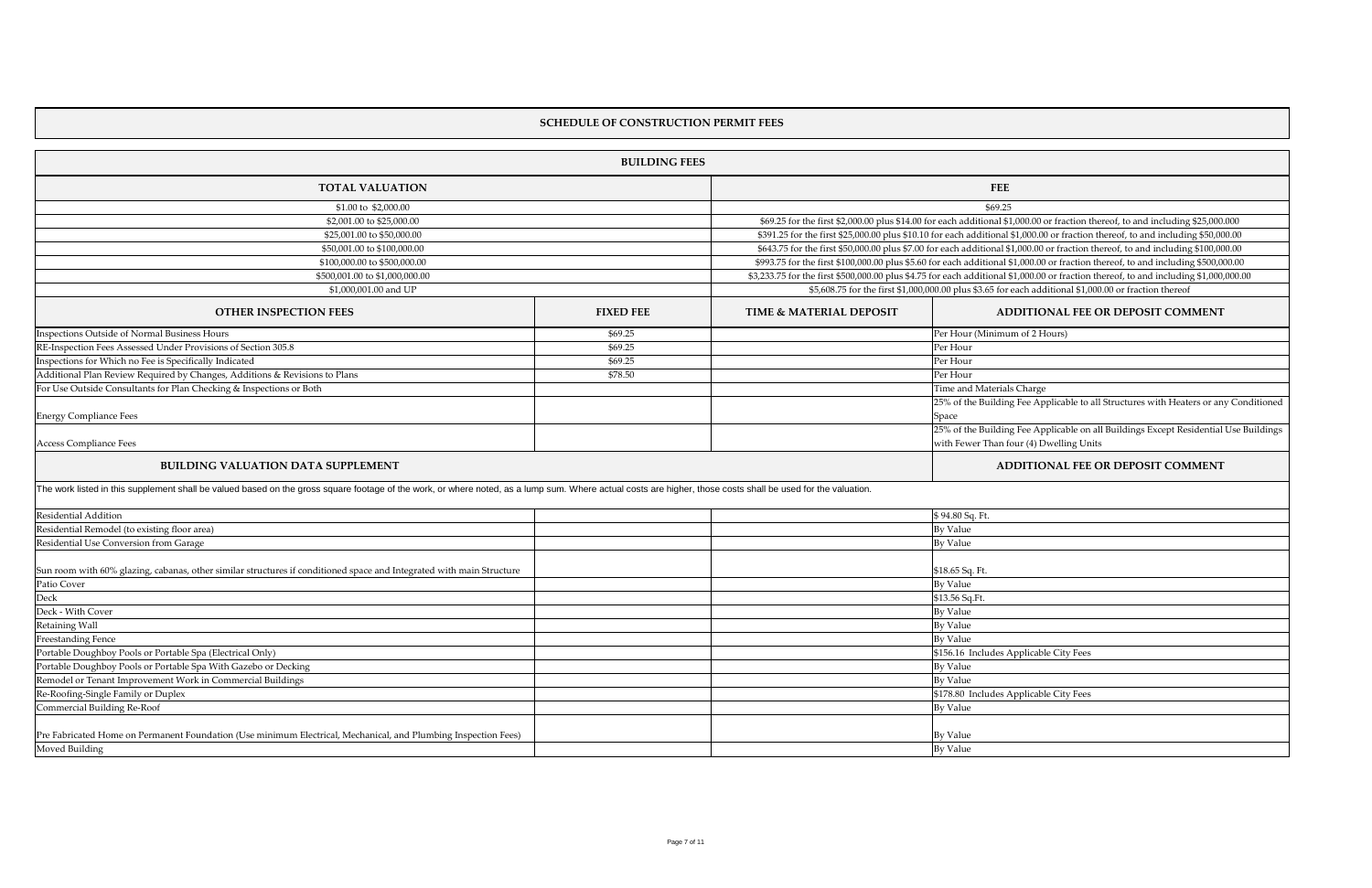| <b>ELECTRICAL INSPECTION FEES</b>              | <b>ADDITIONAL FEE OR DEPOSIT COMMENT</b>        |
|------------------------------------------------|-------------------------------------------------|
| New Dwelling                                   | 15% of the Building Permit Fee                  |
| <b>Addition or Alteration to Dwelling Unit</b> | 20% of the Building Permit Fee, \$69.25 minimum |
| New Commercial Building                        | 25% of the Building Permit Fee, \$69.25 minimum |
| Shell Building                                 | 25% of the Building Permit Fee, \$69.25 minimum |
| Commercial Alterations & Tenant Improvements   | 20% of the Building Permit Fee, \$69.25 minimum |
| <b>Electrical Permit</b>                       | $\frac{1}{2}$ \$69.25 minimum. See $*$ note.    |

| <b>MECHANICAL INSPECTION FEES</b>              | <b>ADDITIONAL FEE OR DEPOSIT COMMENT</b>        |
|------------------------------------------------|-------------------------------------------------|
| New Dwelling                                   | 10% of the Building Permit Fee                  |
| <b>Addition or Alteration to Dwelling Unit</b> | 15% of the Building Permit Fee, \$69.25 minimum |
| New Commercial Building                        | 15% of the Building Permit Fee, \$69.25 minimum |
| Shell Building                                 | 15% of the Building Permit Fee, \$69.25 minimum |
| Commercial Alterations & Tenant Improvements   | 10% of the Building Permit Fee, \$69.25 minimum |
| Mechanical Permit                              | $\frac{1}{2}$ \$69 25 minimum. See * note below |

| <b>PLUMBING INSPECTION FEES</b>                | <b>ADDITIONAL FEE OR DEPOSIT COMMENT</b>        |
|------------------------------------------------|-------------------------------------------------|
| New Dwelling                                   | 15% of the Building Permit Fee                  |
| <b>Addition or Alteration to Dwelling Unit</b> | 20% of the Building Permit Fee, \$69.25 minimum |
| New Commercial Building                        | 20% of the Building Permit Fee, \$69.25 minimum |
| Shell Building                                 | 20% of the Building Permit Fee, \$69.25 minimum |
| Commercial Alterations & Tenant Improvements   | 15% of the Building Permit Fee, \$69.25 minimum |
| Plumbing Permit                                | $\frac{1}{2}$ \$69 25 minimum. See * note below |

\* A plumbing permit is required for all plumbing work regulated by the Plumbing Code. Fees for work not included in Items 1-5 above shall be calculated using Building Fees and based on the contract amount of the plumbing w permit, the fee may be added to that permit, and a separate plumbing permit is not required.

\*A mechanical permit is required for all mechanical work regulated by the Mechanical Code. Fees for work not included in Items 1-5 above shall be calculated using Building Fees and based on the contract amount of the mecha building permit, the fee may be added to that permit, and a separate mechanical permit is not required.

\*An electrical permit is required for all electrical work regulated by the Electrical Code. Fees for work not included in items 1-5 above shall be calculated using Building Fees and based on the contract amount of the elec permit, the fee may be added to that permit, and a separate electrical permit is required.

| <b>MISCELLANEOUS FEES</b>                                                                                                                                                                                                                                                  | <b>FIXED FEE</b> | <b>ADDITIONAL FEE OR DEPOSIT COMMENT</b>                                                                                                                                                                                                                                                                                                                                                                                           |
|----------------------------------------------------------------------------------------------------------------------------------------------------------------------------------------------------------------------------------------------------------------------------|------------------|------------------------------------------------------------------------------------------------------------------------------------------------------------------------------------------------------------------------------------------------------------------------------------------------------------------------------------------------------------------------------------------------------------------------------------|
| Re inspections (When return trips to the site by an inspector are necessary)                                                                                                                                                                                               | \$69.25          | Per Hour                                                                                                                                                                                                                                                                                                                                                                                                                           |
|                                                                                                                                                                                                                                                                            |                  | Per Hour with a 1 Hour Minimum. If Overtime is required the rate sha                                                                                                                                                                                                                                                                                                                                                               |
| Owner-requested inspection of an existing building                                                                                                                                                                                                                         | \$69.25/\$207.75 | per hour with a 1 Hour Minimum                                                                                                                                                                                                                                                                                                                                                                                                     |
| Inspection for Change of Occupancy                                                                                                                                                                                                                                         | \$80.00          | Per Hour with a 1 Hour Minimum                                                                                                                                                                                                                                                                                                                                                                                                     |
| Investigation of work without permit. When a Stop Work Notice is issued for work being performed without permits or<br>performed beyond the scope of existing permits, a special investigation and inspection shall be made before permits<br>may be issued for such work. |                  | An investigation fee shall be charged equal to two times the amount of<br>fees required by this ordinance, with a minimum of \$125.00. The fee is<br>the permit fees. This provision shall not apply to emergency work whe<br>proven to the satisfaction of Building Official that such work was urger<br>that it was not practical to obtain a permit before the work was comme<br>a permit was applied for as soon as practical. |

e rate shall be \$207.75

mount of all permits The fee is additive to vork when it can be was urgently necessary, as commenced, and that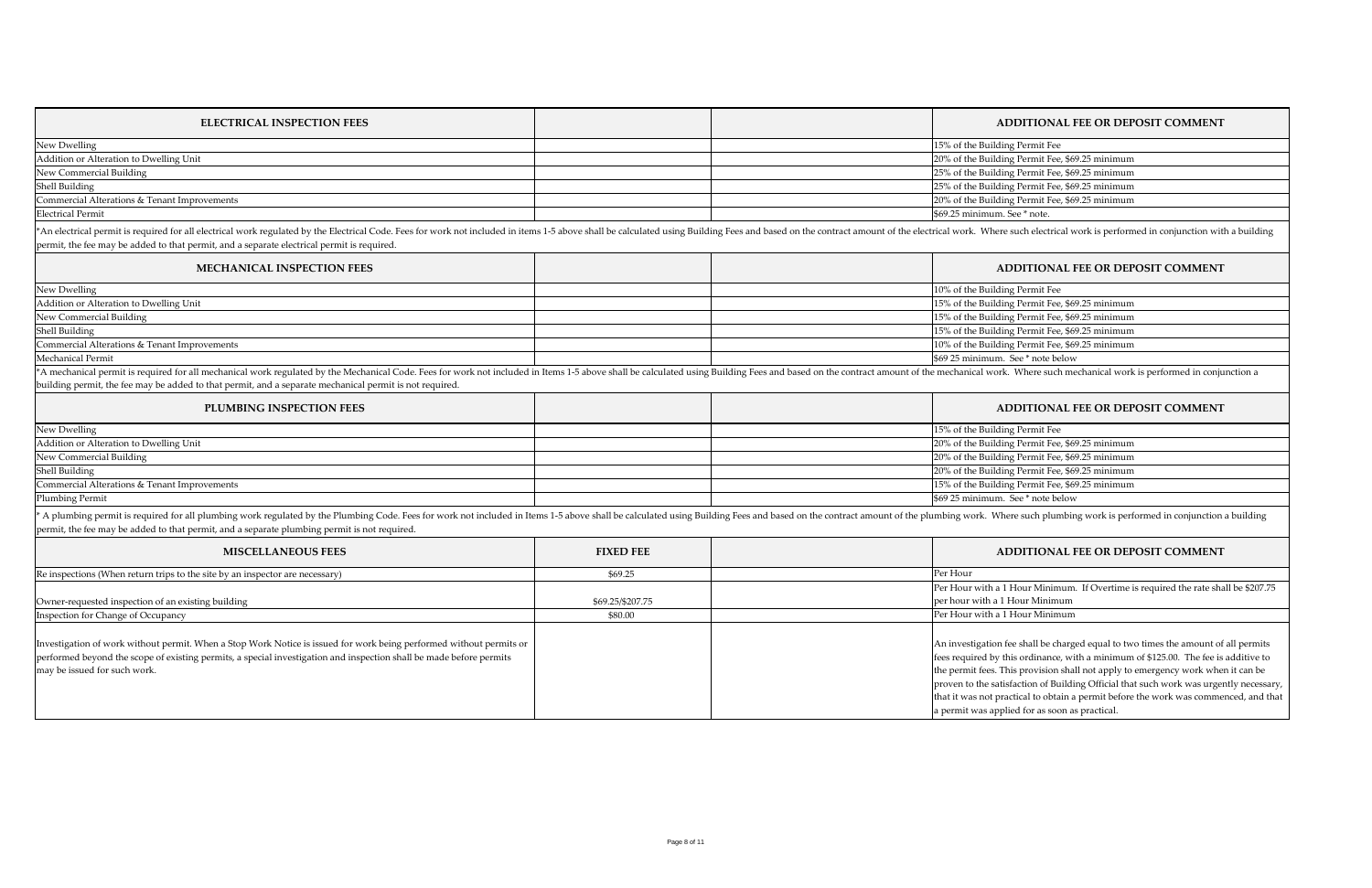| PERMIT PROCESSING AND ISSUANCE PROGRAM                                                                                                                                                      | <b>FIXED FEE</b> | ADDITIONAL FEE OR DEPOSIT COMMENT                                                                                                                    |
|---------------------------------------------------------------------------------------------------------------------------------------------------------------------------------------------|------------------|------------------------------------------------------------------------------------------------------------------------------------------------------|
| en plans are required beyond a plot or site plan.                                                                                                                                           |                  | 65% of Building Permit Fee                                                                                                                           |
| ing<br>compliance can be determined through a plot or site plan, or references to a master plan<br>proved by the department.                                                                |                  |                                                                                                                                                      |
|                                                                                                                                                                                             |                  | [25% of Building Permit Fee. (Subsequent houses also). \$78.50 per hour minimum.                                                                     |
|                                                                                                                                                                                             |                  |                                                                                                                                                      |
| plan review is required due to: 1) incomplete or unacceptable follow-through by applicant<br>initial plan review; 2) significant revisions submitted after plan review is well underway; or |                  |                                                                                                                                                      |
| g construction to reflect field changes.                                                                                                                                                    | \$78.50          | Per Hour                                                                                                                                             |
|                                                                                                                                                                                             | \$0.13           | Per Sheet                                                                                                                                            |
|                                                                                                                                                                                             | \$0.25           | Per Sheet                                                                                                                                            |
|                                                                                                                                                                                             | \$0.81           | Per Sheet                                                                                                                                            |
|                                                                                                                                                                                             | \$1.62           | Per Sheet                                                                                                                                            |
|                                                                                                                                                                                             | \$2.97           | Per Sheet                                                                                                                                            |
|                                                                                                                                                                                             | \$0.27           | Per Square Foot                                                                                                                                      |
|                                                                                                                                                                                             |                  |                                                                                                                                                      |
| <b>CONSTRUCTION INSPECTION PROGRAM</b>                                                                                                                                                      |                  | ADDITIONAL FEE OR DEPOSIT COMMENT                                                                                                                    |
|                                                                                                                                                                                             |                  | The Building Permit fee shall be as set forth in the Fee Schedule (Table No. 1-A)                                                                    |
|                                                                                                                                                                                             |                  | 25% of Building Permit or processing fees. Applicable on all structures with heated<br>or air conditioned space.                                     |
|                                                                                                                                                                                             |                  | [25% of Building Permit or processing fees. Applicable on all building permits except<br>residential use buildings with fewer than 4 dwelling units. |
| ke Assessment Fee                                                                                                                                                                           |                  | Residential: .10 per each \$1,000 building Valuation<br>Commercial: .21 per each \$1,000 building Valuation                                          |
|                                                                                                                                                                                             |                  |                                                                                                                                                      |
| NISTRATION AND OVERHEAD COSTS; ACTUAL COSTS                                                                                                                                                 |                  |                                                                                                                                                      |
|                                                                                                                                                                                             |                  |                                                                                                                                                      |

| PERMIT PROCESSING AND ISSUANCE PROGRAM                                                                                                                                                                            | <b>FIXED FEE</b> | <b>ADDITIC</b>                                               |
|-------------------------------------------------------------------------------------------------------------------------------------------------------------------------------------------------------------------|------------------|--------------------------------------------------------------|
| Plan Review-Applicable when plans are required beyond a plot or site plan.                                                                                                                                        |                  | 65% of Building Permit Fee                                   |
| <b>Permit Review and Processing</b><br>Applicable when review for compliance can be determined through a plot or site plan, or references to a master plan<br>previously reviewed and approved by the department. |                  |                                                              |
|                                                                                                                                                                                                                   |                  | 25% of Building Permit Fee                                   |
|                                                                                                                                                                                                                   |                  |                                                              |
| <b>Additional Processing</b><br>Applicable when additional plan review is required due to: 1) incomplete or unacceptable follow-through by applicant                                                              |                  |                                                              |
| on deficiencies found in the initial plan review; 2) significant revisions submitted after plan review is well underway; or                                                                                       |                  |                                                              |
| 3) revisions submitted during construction to reflect field changes.                                                                                                                                              | \$78.50          | Per Hour                                                     |
| <b>Plan Scanning:</b>                                                                                                                                                                                             |                  |                                                              |
| $81/2 \times 11$                                                                                                                                                                                                  | \$0.13           | Per Sheet                                                    |
| $11 \times 17$ to $12 \times 18$                                                                                                                                                                                  | \$0.25           | Per Sheet                                                    |
| $17 \times 22$ to $18 \times 24$                                                                                                                                                                                  | \$0.81           | Per Sheet                                                    |
| $24 \times 34$ to $24 \times 36$                                                                                                                                                                                  | \$1.62           | Per Sheet                                                    |
| 36 x 44 to 36 x 48                                                                                                                                                                                                | \$2.97           | Per Sheet                                                    |
| Large Format Scanning                                                                                                                                                                                             | \$0.27           | Per Square Foot                                              |
| <b>CONSTRUCTION INSPECTION PROGRAM</b>                                                                                                                                                                            |                  | <b>ADDITIC</b>                                               |
| <b>Building Permit</b>                                                                                                                                                                                            |                  | The Building Permit fee sha                                  |
| <b>Energy Compliance</b>                                                                                                                                                                                          |                  | 25% of Building Permit or<br>or air conditioned space.       |
| Accessibility                                                                                                                                                                                                     |                  | 25% of Building Permit or p<br>residential use buildings w   |
| State of California Earthquake Assessment Fee                                                                                                                                                                     |                  | Residential: .10 per each \$1<br>Commercial: .21 per each \$ |
|                                                                                                                                                                                                                   |                  |                                                              |
| ADMINISTRATION AND OVERHEAD COSTS; ACTUAL COSTS                                                                                                                                                                   |                  |                                                              |

City of Oakley administrative and overhead costs are equal to 27% of all Construction Permit Fees. The City's administrative and overhead costs shall be included in the total amount charged for all Building Inspection Depa

The valuation to be used in computing Construction Permit Fees shall be the total valuation of all construction work for which the permit is issued, as well as all finish work, painting, roofing, mechanical, electrical, pl permanently installed equipment.

For industrial facilities, the value of process equipment and heavy machinery supported by the structure or by its own foundation shall be included. Contractor overhead and profit shall be included.

The valuation of grading, retaining walls, paving and other site work, and any demolition work, shall be included unless such work was included in other permits issued by the Building Inspection Department.

The valuation data is used to establish consistent criteria for calculating permit fees, and the calculated total valuation does not necessarily reflect actual costs. The County Assessor does not rely on these costs, but p

Actual costs include the City's administrative and overhead costs.

### **Section 2: VALUATION**

The determination of value or valuation under any provisions of the City Building Code shall be made by the Building Official. The total valuation to be used with the Fee Schedule shall be determined using the Building Val International Conference of Building Officials, Whittier, California. The data in the March-April issue of each year shall be used for the ensuing fiscal year. Work not listed in the Building Valuation Data shall be valued

| <b>IMENT</b>                               |
|--------------------------------------------|
|                                            |
| per hour minimum <mark>.</mark>            |
|                                            |
|                                            |
|                                            |
|                                            |
|                                            |
|                                            |
|                                            |
|                                            |
|                                            |
|                                            |
| IMENT                                      |
| e (Table No. 1-A)<br>tructures with heated |
| uilding permits except                     |
|                                            |
|                                            |
|                                            |
|                                            |
| pection Department.                        |
| e, published by the                        |
| stems, and any other                       |
|                                            |
|                                            |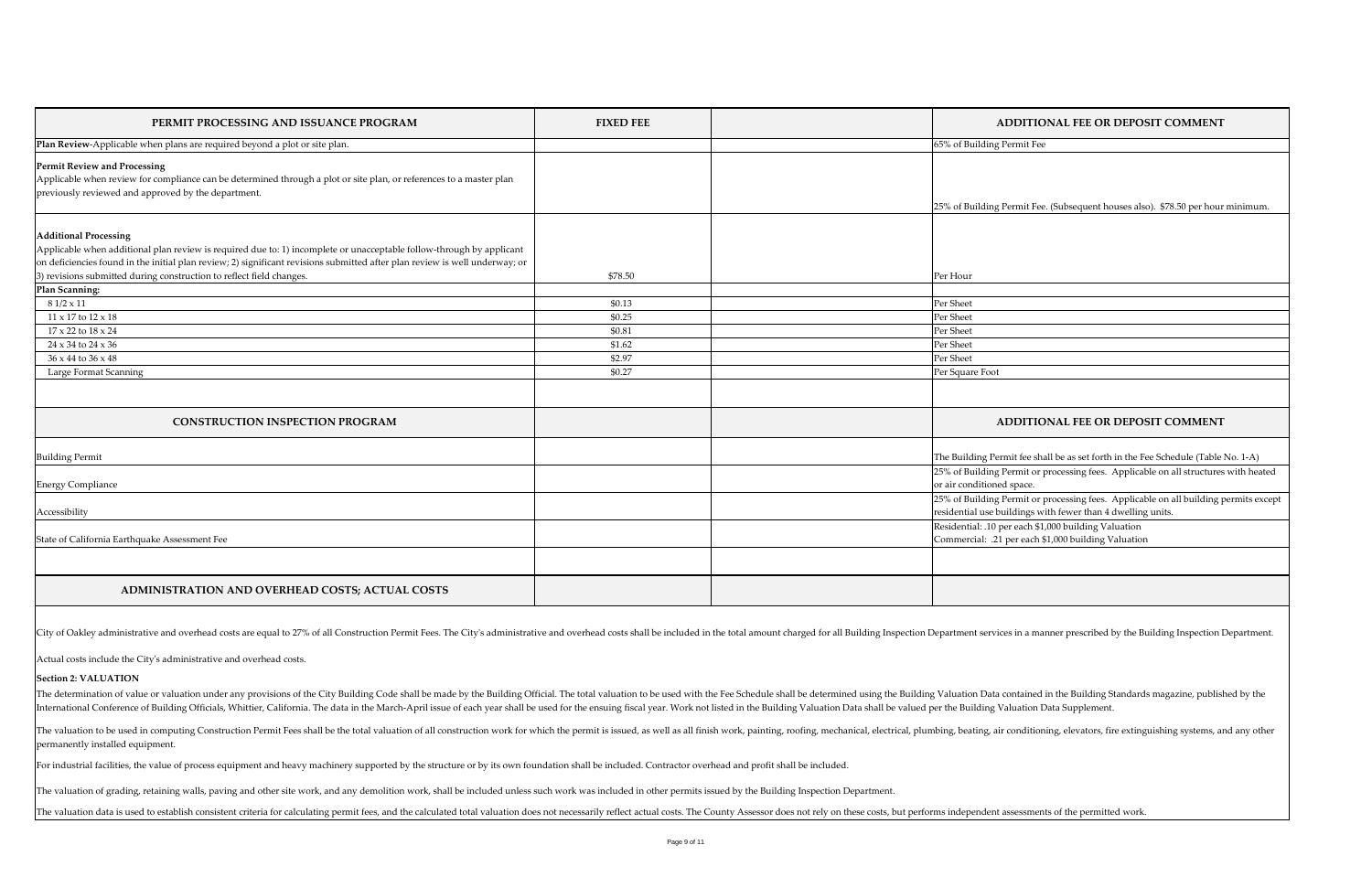| <b>CODE ENFORCEMENT</b>                                                                                                                                                                                                                                                                                                                                                            | <b>FIXED FEE</b> | <b>ADDITIONAL FEE OR DEPOSIT COMMENT</b>                                  |
|------------------------------------------------------------------------------------------------------------------------------------------------------------------------------------------------------------------------------------------------------------------------------------------------------------------------------------------------------------------------------------|------------------|---------------------------------------------------------------------------|
|                                                                                                                                                                                                                                                                                                                                                                                    |                  | Fee for property not inhabited by tenants or vacant and not listed for re |
| Annual Rental Registration & Inspection fee                                                                                                                                                                                                                                                                                                                                        | \$108.00         | 1st of each calendar year will be prorated on a monthly basis             |
| Re-Inspection Fee                                                                                                                                                                                                                                                                                                                                                                  | \$112.00         |                                                                           |
| Non Compliance for Failure to Register & Pay Fee/Code Enforcement Violations:                                                                                                                                                                                                                                                                                                      |                  |                                                                           |
| <b>First Citation</b>                                                                                                                                                                                                                                                                                                                                                              | \$100.00         |                                                                           |
| <b>Second Citation</b>                                                                                                                                                                                                                                                                                                                                                             | \$200.00         |                                                                           |
| Third Citation                                                                                                                                                                                                                                                                                                                                                                     | \$500.00         |                                                                           |
| Administrative Penalty Citation for Building and Safety Codes                                                                                                                                                                                                                                                                                                                      |                  |                                                                           |
| <b>First Citation</b>                                                                                                                                                                                                                                                                                                                                                              | \$130.00         |                                                                           |
| Second Violation of the Same Ordinance Within One Year                                                                                                                                                                                                                                                                                                                             | \$700.00         |                                                                           |
| Each Additional Violation of the Same Year Within One Year of First                                                                                                                                                                                                                                                                                                                | \$1,300.00       |                                                                           |
| Rental Property Owners failing to register and pay the annual fee by January 31 <sup>st</sup> of the calendar year or within 30 days of renting the property will be issued an Administrative Citation.<br>lAdministrative Citations are in addition to the Rental Registration and Inspection Fee and any other citations issued for Building and/or Code Enforcement violations. |                  |                                                                           |

Administrative Citations are in addition to the Rental Registration and Inspection Fee and any other citations issued for Building and/or Code Enforcement violations.

isted for rent on January